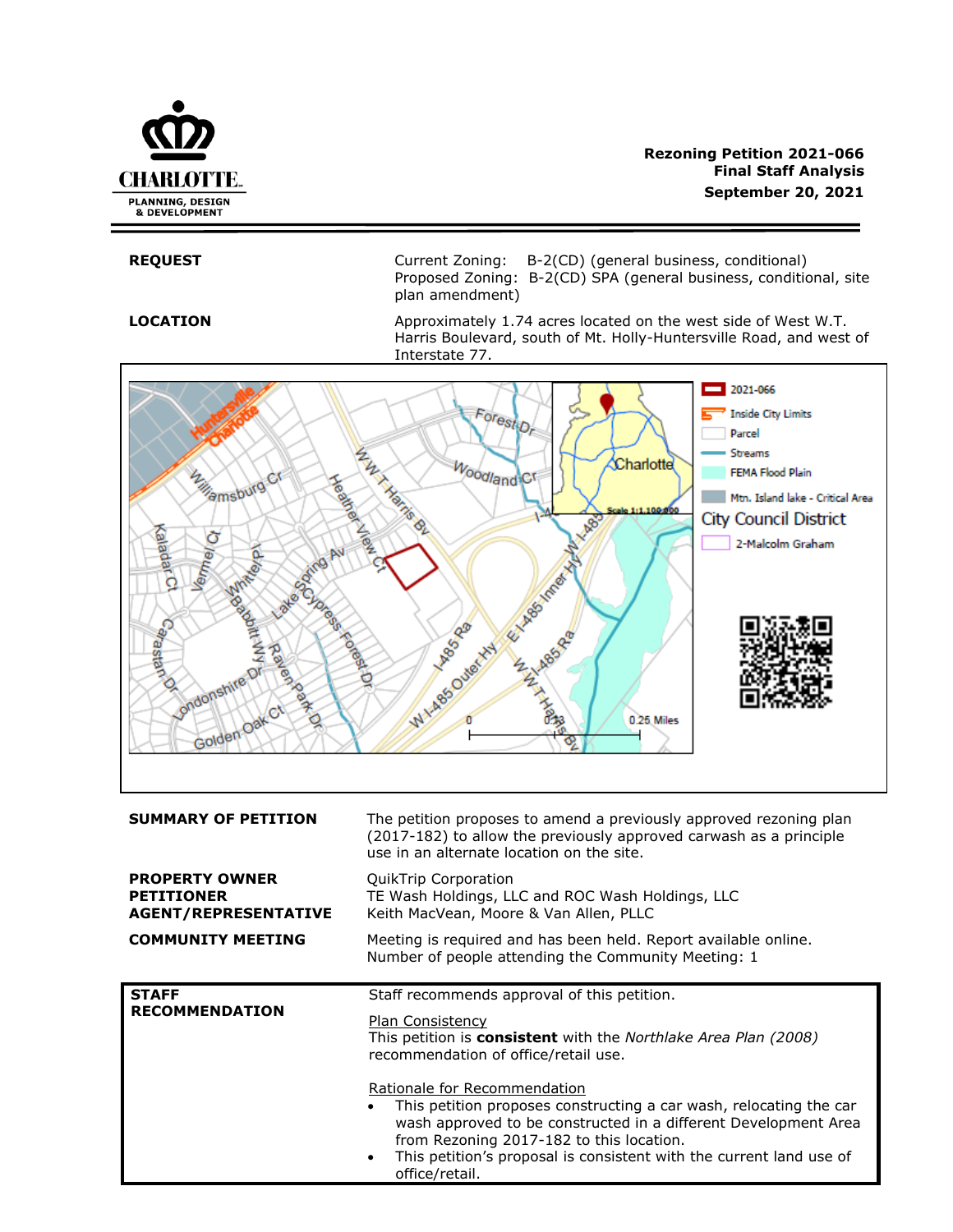- The site's proximity to Interstate 485 and the adjacent QuikTrip gas station make relocating this car wash to this development area an appropriate use.
	- The petition commits to establishing a Class B buffer (56.25 feet) and building an 8-foot masonry wall along a portion of the site's northern border to maintain an appropriate transition between the single-family neighborhood that lies adjacent to the site.

## **PLANNING STAFF REVIEW**

### • **Proposed Request Details**

The site plan amendment contains the following changes:

- Relocates the development of a car wash and accessory uses as allowed in the B-2 zoning district.
- Limits the maximum height to 32-feet.
- Limits the site to 6,000 square-feet of gross floor area including the car wash.
- Proposes a 3-foot tall masonry screening wall along the site's frontage.
- Maintains an undisturbed 56-foot, Class B buffer with an eight-foot tall masonry wall along the northern boundary of the site.
- Maintains a minimum 20-foot wide landscaped building and parking setback and a 14-foot wide multi-use path along West W.T. Harris Boulevard.

### • **Existing Zoning and Land Use**



eating/drinking/entertainment establishments (EDEEs), carwash, retail, offices, medical offices, indoor pet services, personal services, financial institutions and climate controlled self-storage.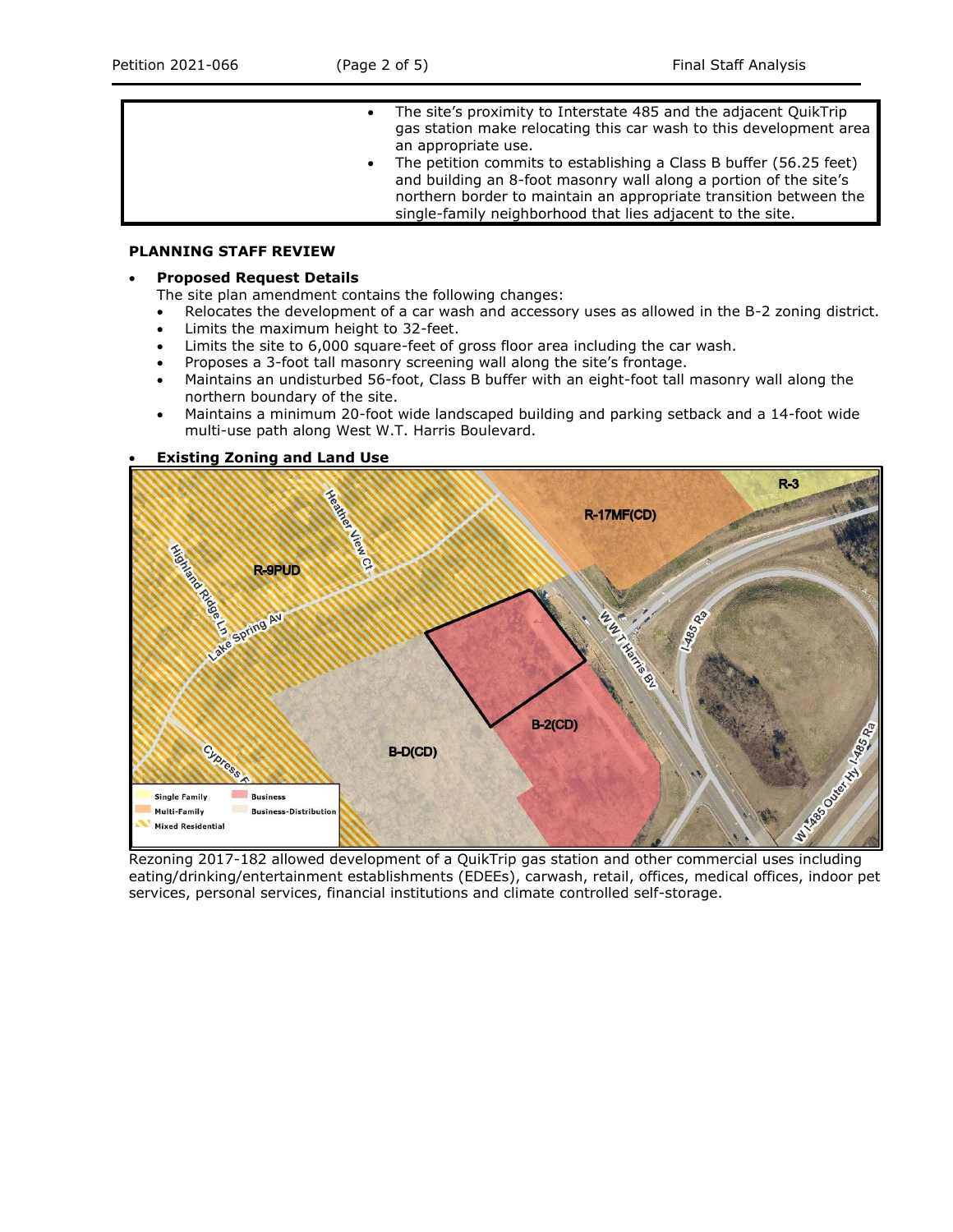# • **Rezoning History in Area**



| <b>Petition</b><br><b>Number</b> | <b>Summary of Petition</b>                                                                                                                                                                                                                                                                                                 | <b>Status</b> |
|----------------------------------|----------------------------------------------------------------------------------------------------------------------------------------------------------------------------------------------------------------------------------------------------------------------------------------------------------------------------|---------------|
| 2017-009                         | Rezoned 2.97 acres to allow up to 75 age-restricted, multi-<br>family units in one single building                                                                                                                                                                                                                         | Approved      |
| 2017-182                         | Rezoned 11.96 acres to allow development of a QuikTrip<br>gas station and other commercial uses including<br>eating/drinking/entertainment establishments (EDEEs),<br>carwash, retail, offices, medical offices, indoor pet services,<br>personal services, financial institutions and climate<br>controlled self-storage. | Approved      |
| 2019-184                         | Rezoned 4.2 acres to allow up to 71 age-restricted multi-<br>family units in one single building.                                                                                                                                                                                                                          | Approved      |

#### • **Public Plans and Policies**



• The *Northlake Area Plan (2008)* calls for Office/Retail for the site.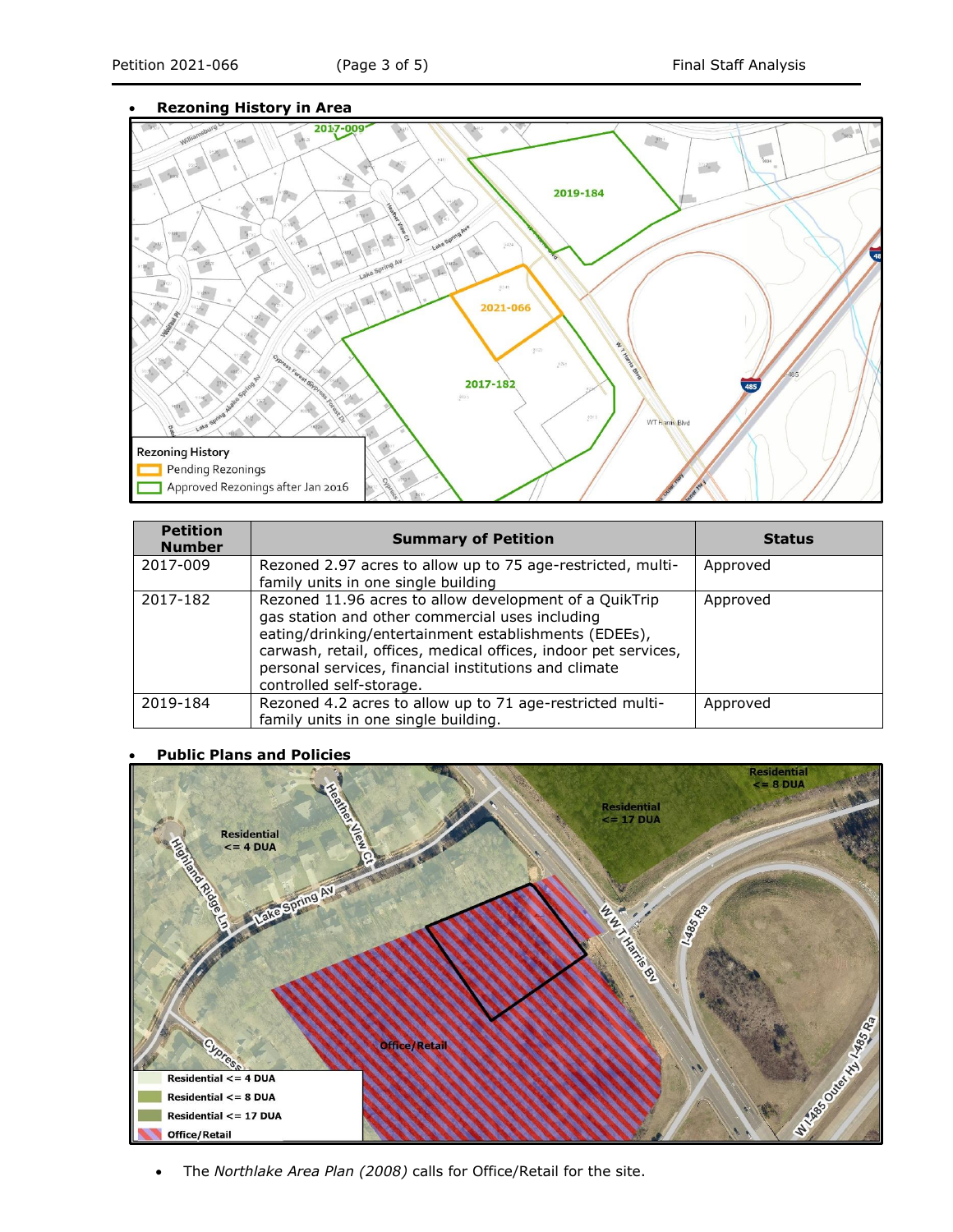## • **TRANSPORTATION SUMMARY**

- $\circ$  The site is located on a State-maintained major thoroughfare road (West WT Harris Boulevard). The site falls within the boundaries of the Northlakes Area Plan. All CDOT comments have been addressed.
- o **Active Projects:**
- o None
- **Transportation Considerations**
	- $\div$  See Outstanding Issues, Notes 1 & 2. Addressed
- **Vehicle Trip Generation:**
	- Current Zoning:

Existing Use: 225 trips per day (based on 20,063 square-feet of office uses). Entitlement: 120 trips per day (based on 47,100 square-feet of warehouse uses). Proposed Zoning: no data to estimate trips (based on a 6,000 square-foot automated car wash).

**DEPARTMENT COMMENTS** (see full department reports online)

- **Charlotte Area Transit System:** No outstanding issues.
- **Charlotte Fire Department:** See advisory comments at www.rezoning.org
- **Charlotte-Mecklenburg Schools:** Nonresidential petitions do not impact the number of students generated.
- **Charlotte Water:** Charlotte Water has accessible water system infrastructure for the rezoning boundary via an existing 16-inch water distribution main located along W.T. Harris Blvd. Charlotte Water has sanitary sewer system infrastructure accessible for the rezoning boundary via an existing 8-inch gravity sewer main located along W.T. Harris Blvd. See advisory comments at www.rezoning.org
- **City Arborist:** No comments submitted.
- **Erosion Control:** No outstanding issues.
- **Mecklenburg County Land Use and Environmental Services Agency:** See advisory comments at www.rezoning.org
- **Mecklenburg County Parks and Recreation Department:** No outstanding issues.
- **Stormwater Services Land Development Engineering:** No outstanding issues.
- **Storm Water Services: No outstanding issues.**
- **Urban Forestry:** No outstanding issues.

## **OUTSTANDING ISSUES**

Transportation

1. Either remove the right in only driveway and keep the full access drive or keep the right in only access driveway and convert the full access drive to egress only. Revise conditional note 2f. to update this language to match the revised driveway design. Addressed



### **REQUESTED TECHNICAL REVISIONS** Transportation